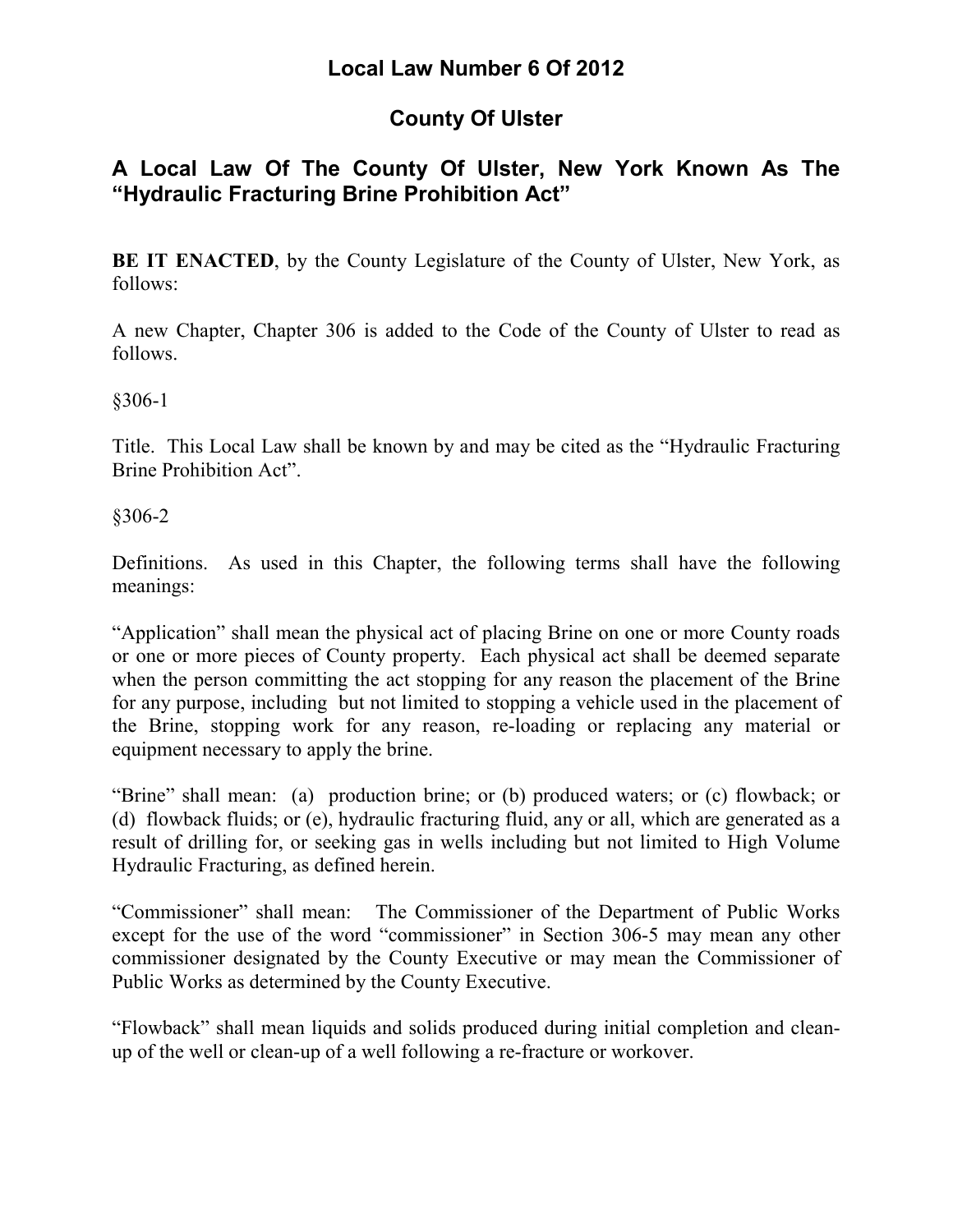### **- Page 2 -**

## **Local Law Number 6 Of 2012**

# **County Of Ulster**

### **A Local Law Of The County Of Ulster, New York Known As The "Hydraulic Fracturing Brine Prohibition Act"**

"Flowback fluids" shall mean liquids produced following drilling and initial completion and clean-up of the well or clean-up of a well following a re-fracture of workover.

 "High Volume Hydraulic Fracturing" shall mean a natural gas well stimulation technique consisting of the injection into the earth of a water and chemical mix with the intent of increasing the ability to extract natural gas from very tight rock."

"Hydraulic fracturing fluid" shall mean fluid used to perform hydraulic fracturing and includes the primary carrier fluid and all applicable additives.

"Municipality" shall mean the County of Ulster

 "Production brine or produced waters" shall mean liquids co-produced during oil and gas production.

"Property" shall mean real property, improved or otherwise, which the County of Ulster owns or controls.

"Roads" shall mean public roads, streets, or bridges owned or controlled by the municipality.

§306-3

Use of Brine prohibited. No Brine shall be applied to or placed upon property or roads of the municipality. In any bid for materials, services, or equipment which relate to property maintenance or road improvements or road construction, the municipality in a bid specification or bid document describing the nature of the services or equipment sought, and any agency or division of the municipality, shall expressly state in capitalized, bold font, "THE PLACEMENT OF BRINE ON ANY ROAD OR PROPERTY OF THE COUNTY OF ULSTER IS UNLAWFUL. ANY BIDDER SHALL FILE A SWORN STATEMENT WITH THEIR BID THAT NO BRINE AS DEFINED BY LOCAL LAW OF THE MUNICIPALITY WILL BE SOLD TO THE MUNICIPALITY AS PART OF THE BID, OR UTILIZED ON OR PLACED ON ANY

PROPERTY OR ROAD OF THE COUNTY OF ULSTER. BIDDERS ARE DIRECTED TO CHAPTER 306 OF THE LAWS OF THE COUNTY OF ULSTER FOR THE DEFINITION OF BRINE."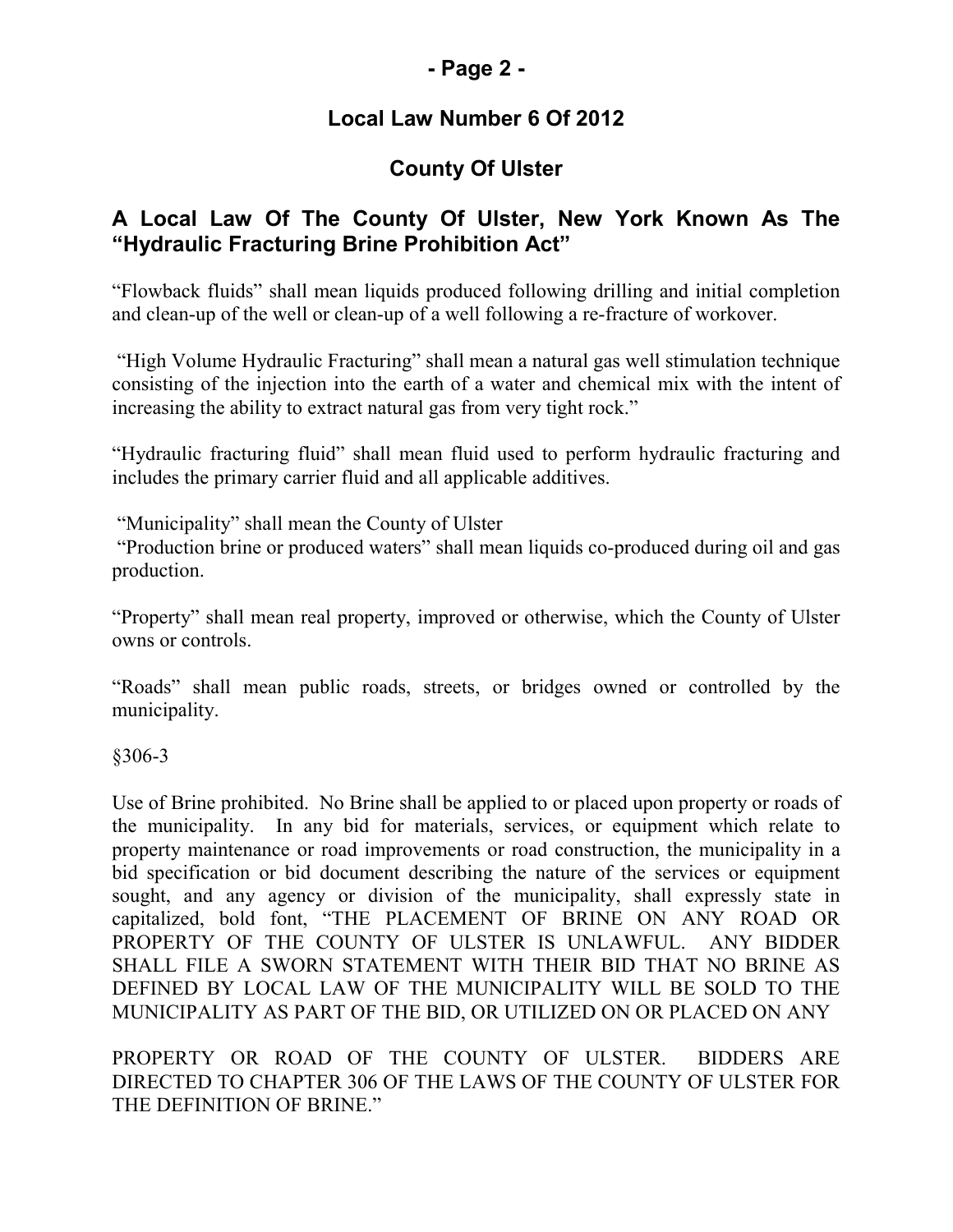## **- Page 3 -**

## **Local Law Number 6 Of 2012**

# **County Of Ulster**

### **A Local Law Of The County Of Ulster, New York Known As The "Hydraulic Fracturing Brine Prohibition Act"**

§306-4

Statement to be included in Bid. The Statement provided for in §306-3, which shall be a sworn statement under penalty of perjury, shall read substantially as follows:

"We, \_\_\_\_\_\_\_\_\_\_\_\_\_\_\_\_\_\_hereby submit a bid for materials, equipment, or labor for the \_\_\_\_\_\_\_\_\_\_\_\_\_\_\_ of \_\_\_\_\_\_\_\_\_\_\_\_\_\_\_\_\_\_\_. The bid is for bid documents titled **Example 2.1 We hereby certify under penalty of perjury that no Brine** will be used by the undersigned bidder or any contractor, sub-contractor, agent, or vendor thereof in connection with the bid; nor will the undersigned Bidder or any sub-contractor, agent, or vendor thereof and/or therefor apply or supply any Brine to any property or road(s) of the County of Ulster as a result of the submittal of this bid if selected." The Statement shall otherwise be sworn to under penalty of perjury in a form satisfactory to the County Attorney.

§306-5

Duty of Employees to be Familiar with this Chapter. The County Executive or, at the County Executive's option, a department head of a commissioner of any Department appointed by the County Executive is authorized to develop policies to ensure county employees are familiar with this Chapter and take such steps as are directed by the County Executive or such department head or commissioner to ensure a diligent effort by the County that materials supplied to the County or used on County roads or property comply with this Law. This shall not excuse non-compliance by a contractor or vendor of the County.

§306-6

Penalties for Violations.

A. Breach of Contract. A violation of the provisions of this Chapter shall be deemed a breach of contract and shall authorize the Director of Purchasing in cooperation with the County Attorney and any other officer or employee of the County deemed necessary by the County Attorney, commence a civil Breach of Contract action against the violator of the provisions of this Chapter. Damages sought shall be determined by the County Attorney but may include, but shall not be